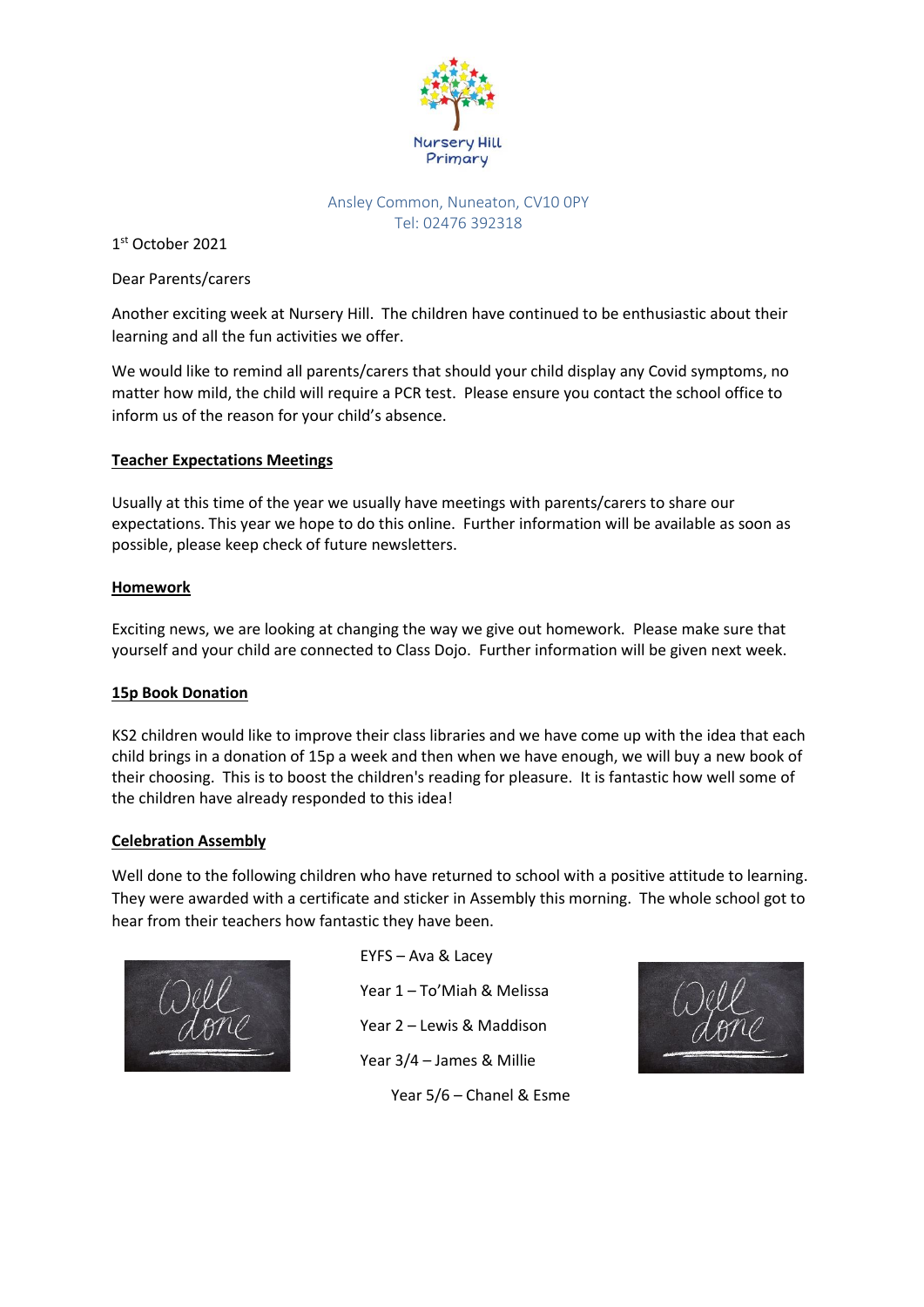#### **Attendance**

Week commencing 20<sup>th</sup> September

| <b>Class</b> | Percentage |
|--------------|------------|
| <b>EYFS</b>  | 97.7%      |
| Year 1       | 100%       |
| Year 2       | 97%        |
| Year $3/4$   | 96.1%      |
| Year 5/6     | 94.5%      |

Our school target is 96%. Well done year 1, this is fantastic!

#### **School uniform**



Most of the children have come back to school looking extremely smart in their full school uniform. Please note that the children are still expected to wear their full school uniform including black school shoes. Please see the school website for guidance. Can we also ask you to make sure that the children wear a jumper or cardigan to school as the classrooms are fully ventilated with doors and windows being open all day. Can we also ask you to ensure that your child has a

waterproof coat or a coat with a hood as the weather begins to get colder and wetter.

#### **Census Day - Thursday 7th October**

On Census Day, we will having a special 'Taste the World' lunch on this day. Please encourage your child to try school dinners, to check if you are entitled please see details on the last page.

#### Italy – Spaghetti with Meatballs

Japan – (v) Quorn Dippers

Katsu Curry with Rice

Crispy Quorn nuggets on a bed of rice with optional sweet curry sauce

West Africa – (v) Homemade Pineapple Cake or

Argentina – Tango Jelly

Fruity orange jelly

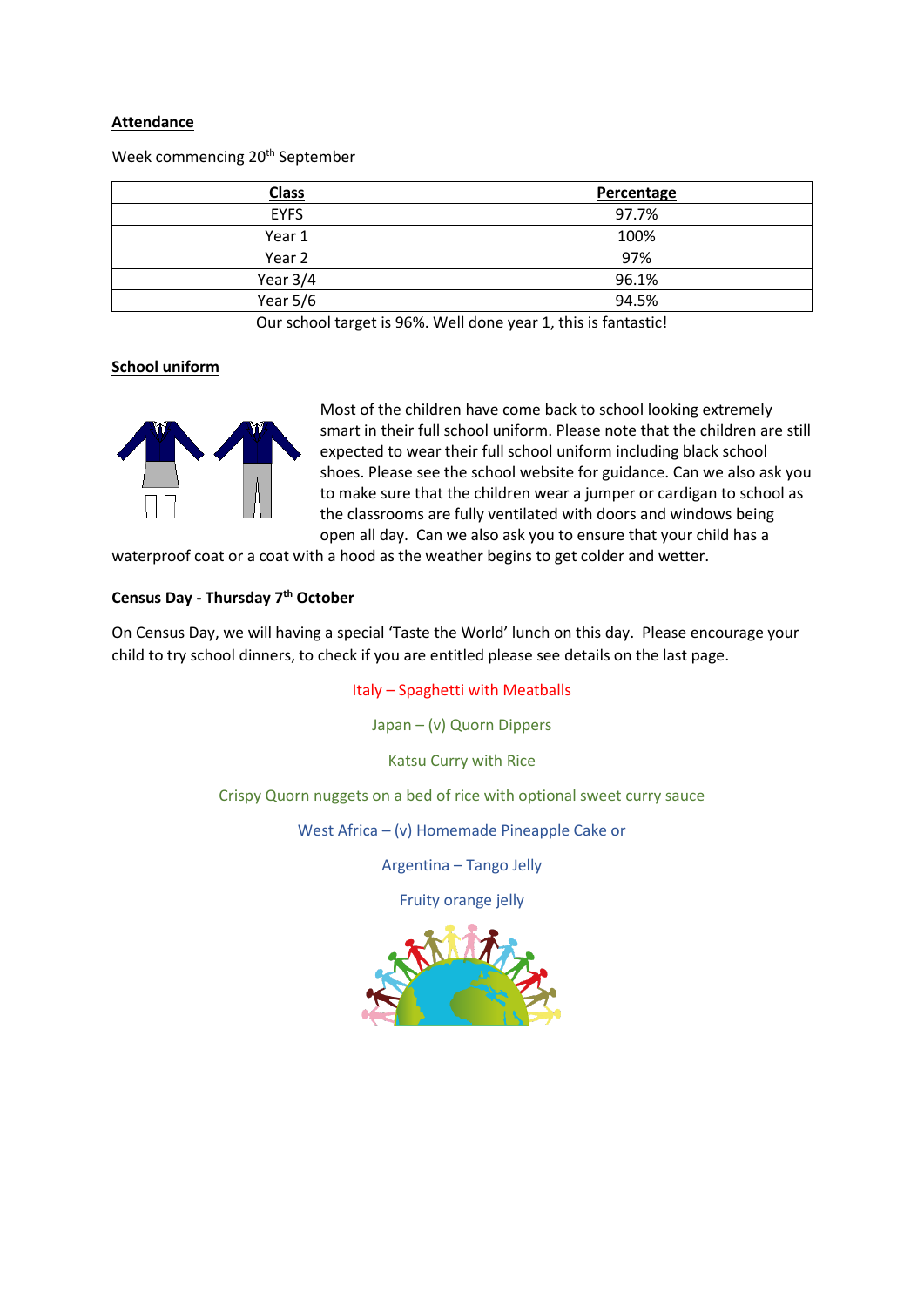#### **World Mental Health Day - Friday 8th October**

On World Mental Health Day, we will be brightening up the school day by asking children to wear yellow for a donation towards Young Minds charity. We will also be having a 'Hello Yellow' lunch

Fish Fingers and Lemon Wedges

(v) Cheesy Broccoli and Sweetcorn Pasta Bake

Chips or Malted Wheat Baguette

### Peas or Yellow Pepper and Carrot Sticks

Vanilla Ice Cream Tub

More information regarding the charity can be found at youngminds.org.uk/helloyellow



#### **School Photos**

This terms school photo's will be taken on **Tuesday 12th October.** Please note this is for the children who attend Nursery Hill Primary School only. Thank you.

#### **Black History Month**

Black History Month begins today and continues through October, this is celebrated across the World. There are lots of activities, news items, quizzes and general information on television programmes, newspapers, magazines and social media. Please support our children's learning and understanding of the wider world by drawing their attention to any items that are age appropriate. Cbeebies website



<https://www.bbc.co.uk/cbbc/curations/black-history-month> offer learning resources that can be accessed at home.

**Dance**



We are dancing at Nursery Hill Primary School, we will be building on the children's cultural capital by giving them different experiences. This term the children will have the opportunity to take part in Street Dance on Monday 18<sup>th</sup> October and Bollywood Dancing on Monday 1<sup>st</sup> November. Can children please wear their PE kits on these days. More details are to follow.

# **Height & Weight Check**

Year 6 height & weight checks will be taking place on **Friday 22nd October**. Letters will be sent out two weeks beforehand with information for parents/carers.

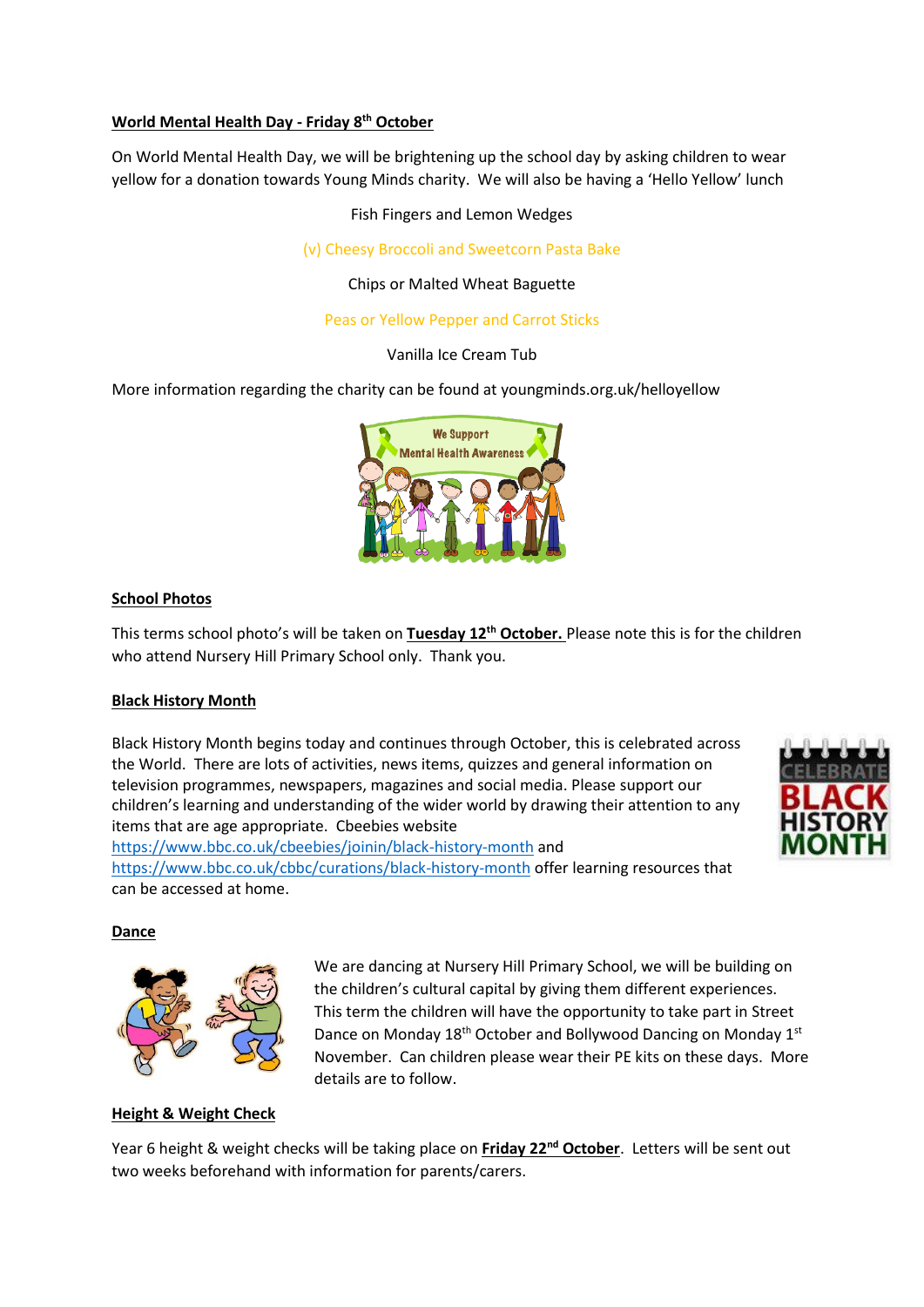# **Dates For Diary**

| Date                     | Event                                     |
|--------------------------|-------------------------------------------|
| 7 <sup>th</sup> October  | Census Day                                |
| 8 <sup>th</sup> October  | World Mental Health Day - Wear yellow day |
| 12 <sup>th</sup> October | School photo's                            |
| 22 <sup>nd</sup> October | Year 6 Height & Weight check              |

Stay safe. Be kind.

Yours sincerely

Ms J Clarke Head of School

# **Please see below for information regarding free school meals**